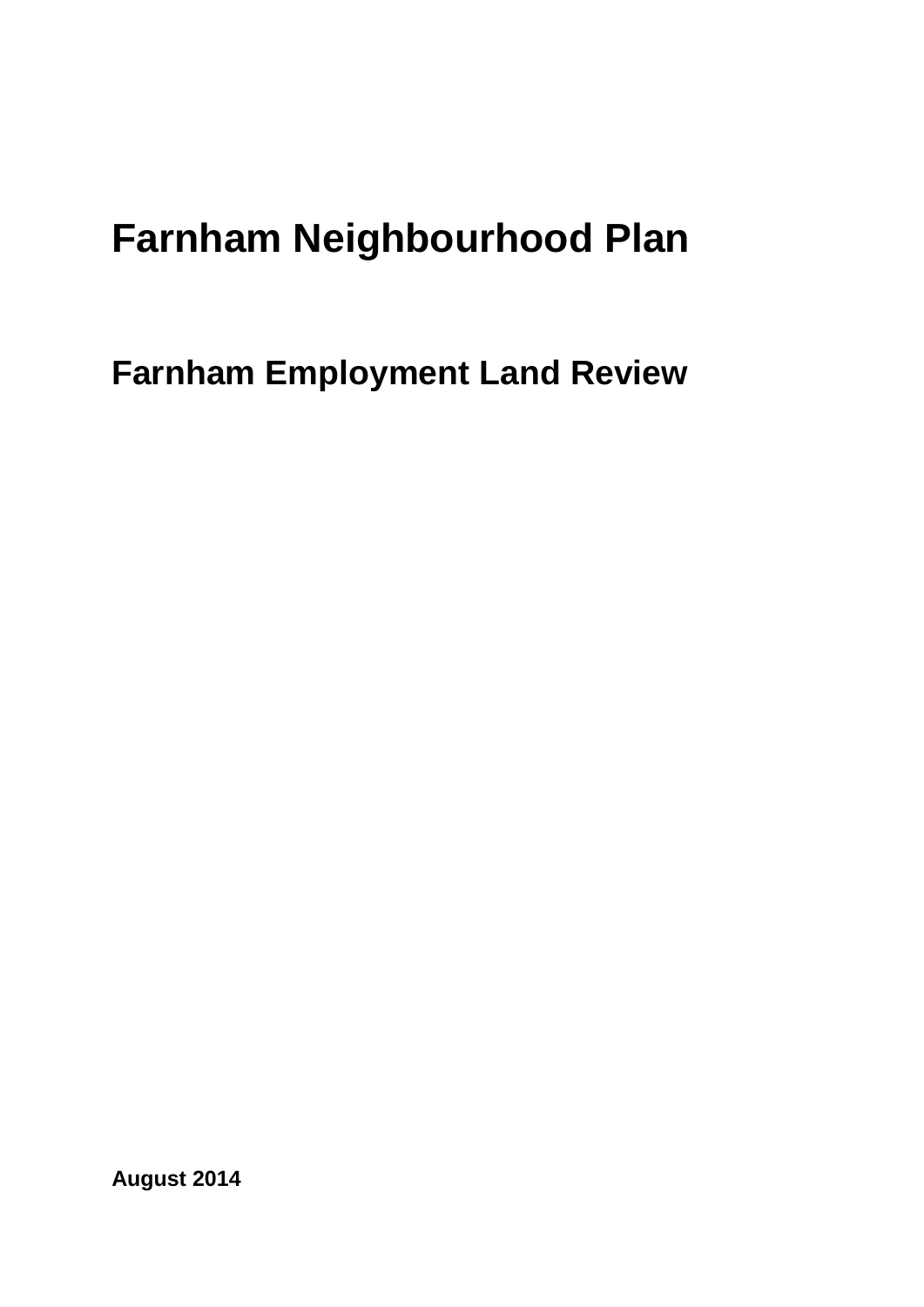### **Introduction**

The Farnham Employment Land Review (ELR) is a study of existing business sites (B1; B2 and B8 Uses) within the Neighbourhood Plan area.

This report sets out the method used to undertake the ELR assessment. Whilst this is not a District/Borough based Strategic Employment Land Review, it will inform the Waverley Borough ELR.

The ELR is a background paper only and it is not a statement of Town Council policy and does not allocate land. It will form a part of the evidence base for the Farnham Neighbourhood Plan and will be used to help inform judgements on the future development of land for business uses.

The ELR does not pre-empt or prejudice any decision the Town Council may make in the future on any particular site and does not alter any polices or land use designations as set out in the Neighbourhood Plan. It is the role of the ELR to provide information on the range of sites which are available to meet need, but it is for the development plan itself to determine which of those sites are the most suitable to meet those needs.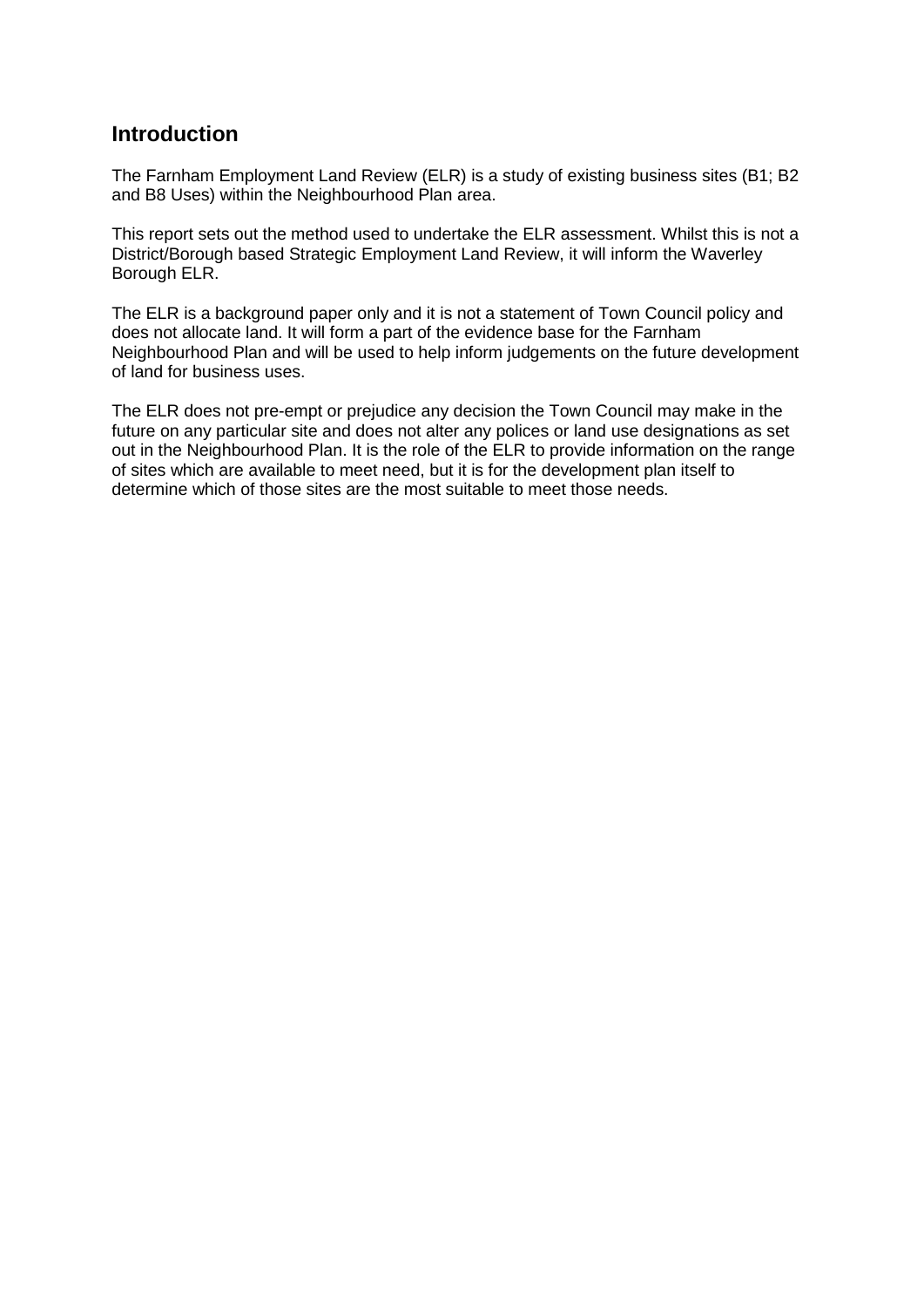## **Planning Policy**

The National Planning Policy Framework states that every effort should be made objectively to identify and then meet the business needs of an area. At the strategic level, the Waverley Employment Land Review Update, September 2011, is the most recent evidence available in respect of business needs. Within this Update, the base scenario (which it is recommended should be the basis for employment land policy targets) forecasts that within the Borough B1 land demand will grow by 4.5 ha (19.3%) over the period 2010-2027 while need for B2 and B8 land will decline by 1.4 and 2.3 ha respectively (-7.0% and -3.3% in terms of percentage change). The overall employment land need in the Borough will increase by 0.8 ha. But this assumes that all surplus B2 and B8 land will be re-used for B1 purposes. It is possible that some of the surplus B2 and B8 land could be used to accommodate demand in the growing B1 sector but it is likely that the poorer quality industrial sites would not be fit for B1 purposes. The Update therefore indicates that it is likely that the actual need for new employment land (predominantly B1) by 2027 throughout the Borough will be in the region of 0.8 to 4.5 ha.

The Employment Land Review Update concludes that the loss of employment land in recent years, the low vacancy rate of approximately 2% recorded at Farnham and the demand forecasts suggest that the Borough needs to:

- Safeguard its existing supply of employment land, protecting sites that are fit for purpose and redeveloping sites for continued employment use where improvements are necessary or redevelopment at higher density is possible;
- Encourage intensification of uses within existing employment locations where possible; and
- Provide additional employment sites over the Core Strategy period (from the list of identified opportunity land sites), particularly to meet the growing need for B1 land and premises.

The Neighbourhood Plan should plan positively to help accommodate identified strategic business need unless:

- any adverse impacts of doing so would significantly and demonstrably outweigh the benefits, when assessed against the policies in the NPPF taken as a whole; or
- specific policies in this Framework indicate development should be restricted (for example, those policies relating to sites protected under the Birds and Habitats Directives and/or designated as Sites of Special Scientific Interest; land designated as Green Belt, an Area of Outstanding Natural Beauty, designated heritage assets; and locations at risk of flooding).

The NPPF advises that neighbourhoods should:

- develop plans that support the strategic development needs set out in Local Plans, including policies for economic development
- plan positively to support local development, shaping and directing development in their area that is outside the strategic elements of the Local Plan

This assessment identifies all sites regardless of the amount of development needed in order to provide an audit of available land.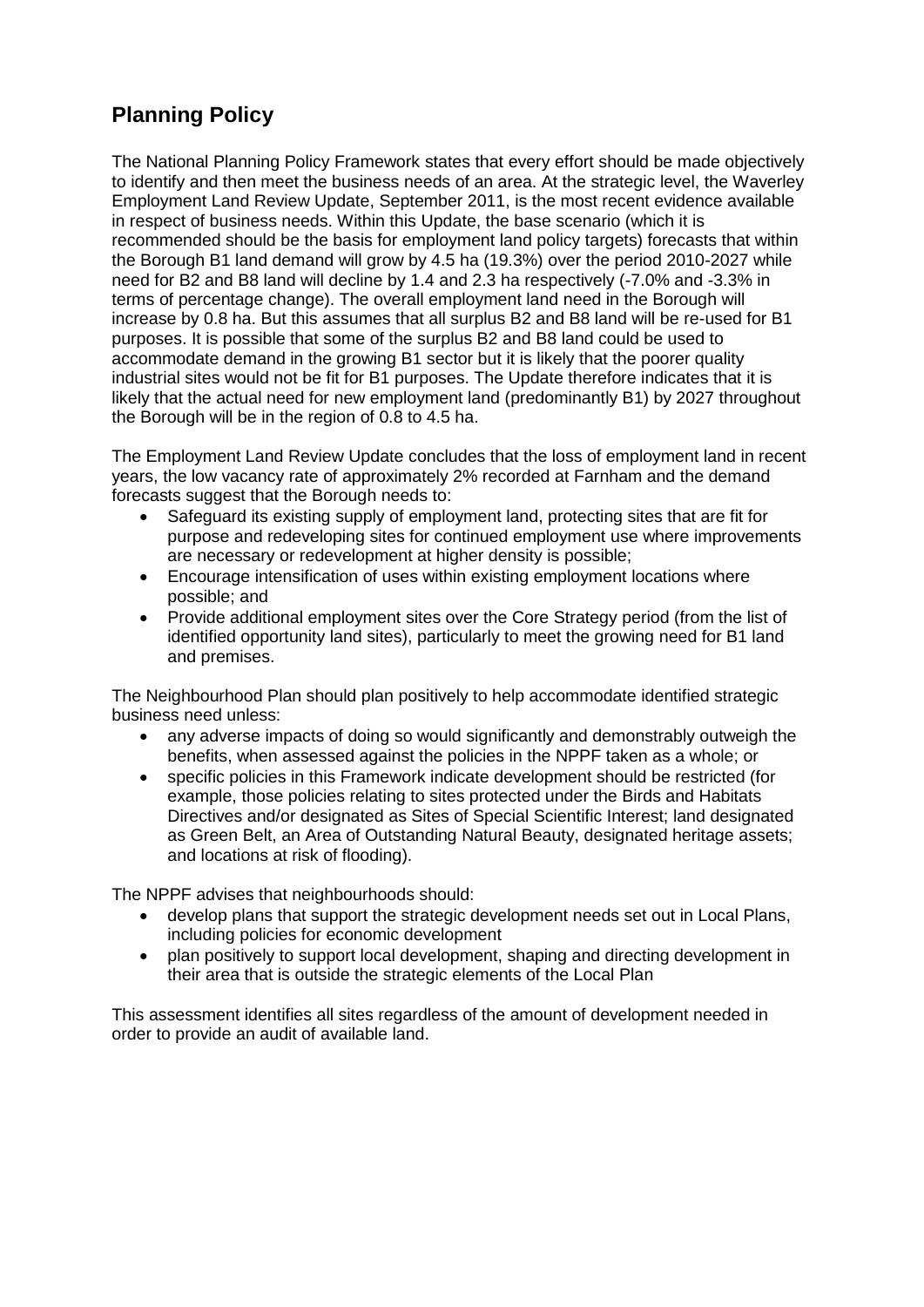## **3 The Assessment**

#### **Assessment purpose**

The purpose of the ELR is to:

- assess existing business sites
- assess their suitability for business use and potential longer term use

Assessment has been based on the suggested methodology outlined in the National Planning Policy Guidance NPPG) but, as this guidance recommends, the assessment for the Neighbourhood Plan has been proportionate.

#### **Sites to be Assessed**

The Farnham Neighbourhood Plan ELR is based on sites identified in the Waverley Employment Land Review Update, September 2011.

#### **Site Assessment**

A comprehensive set of sites derived from the Employment Land Review Update was assessed against national and local policies and designations to establish which have reasonable potential for development and should be included in the site survey.

#### *Site Appraisals*

#### *ELR template*

An assessment template (see Appendix 1) was devised to provide a consistent approach to the assessment of each site.

#### *Site Suitability*

Site surveys were undertaken to record site characteristics such as:

- site topography and boundaries;
- current land uses and neighbouring uses
- potential physical constraints (e.g. vehicular access to site and servicing within the site; location of infrastructure / utilities);
- parking facilities (onsite parking availability or over spilling into surrounding area);
- potential environmental constraints (eg woodland, hedges, water bodies).

In addition site surveys noted the site condition and the number of vacant units.

Site visits were supplemented by reference to Ordnance Survey maps; aerial photography and local knowledge from Neighbourhood Plan team.

Assessing the suitability of sites for retention, intensification and regeneration was guided by the development plan and national policy. When assessing the sites against the adopted development plan, account was taken of how up to date the plan policies are and whether